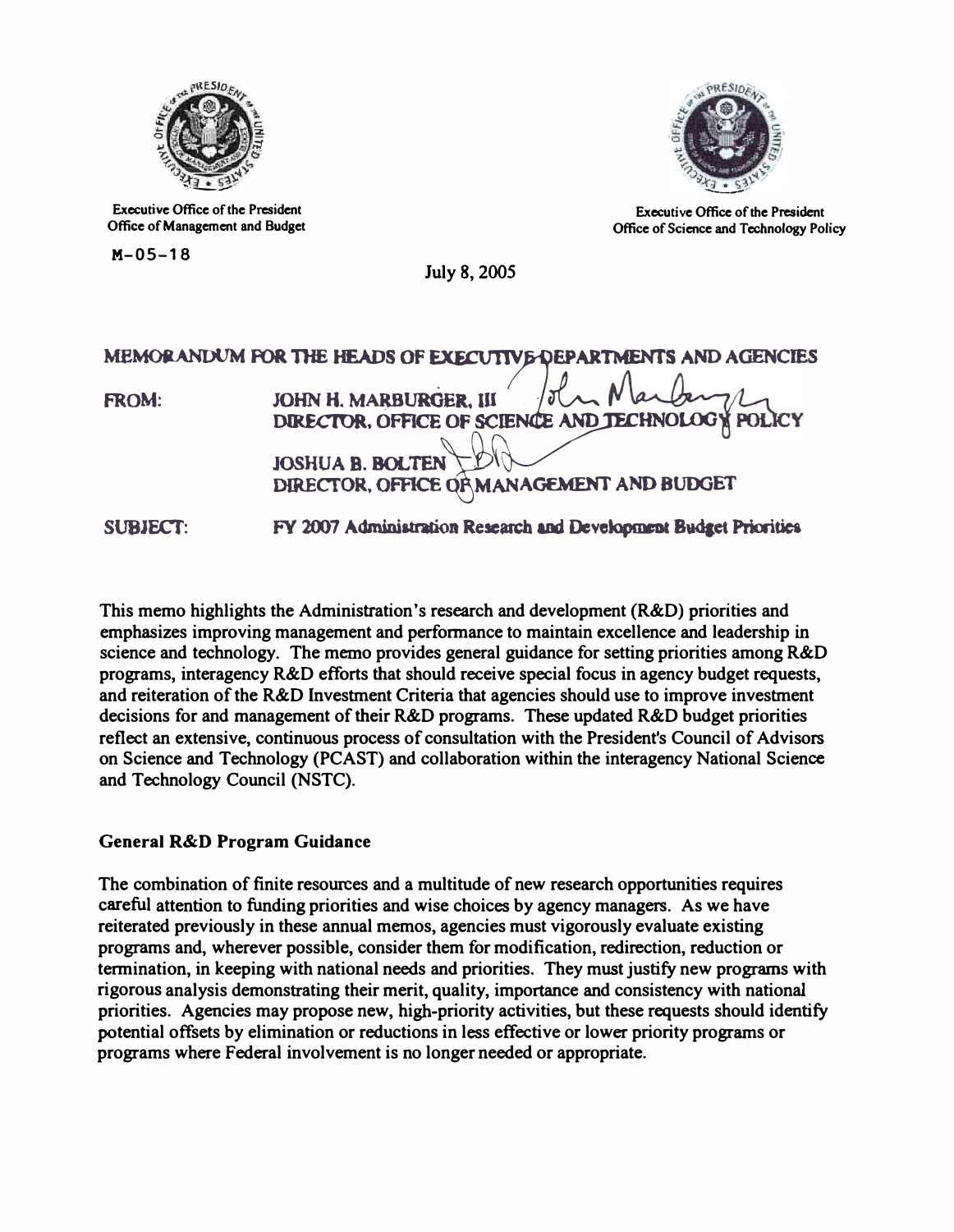**In general, the Administration favors Federal R&D investments that:** 

- **• advance fundamental scientific discovery to improve future quality of life;**
- **• address societal and environmental impacts of science and technology, including ethical, national security and homeland security issues;**
- **• sustain specifically authorized agency missions and support the missions of other agencies through stewardship of user facilities;**
- enable potentially high-payoff activities that require a Federal presence to attain long**term national goals, including national security and energy independence;**
- **• support technological innovation to spur economic competitiveness and new job growth;**
- **• enhance the health of our Nation's people;**
- **• strengthen science, mathematics and engineering education and accomplishments to enable superior performance in math and science;**
- **• ensure a scientifically literate population and a supply of qualified technical personnel commensurate with national need;**
- **• enhance our ability to understand and respond to global environmental issues;**
- **• maximize efficiency and effectiveness of the R&D enterprise through means such as competitive, peer-reviewed award and review processes and phase-out of programs that are only marginally productive or are not important to an agency's mission; and**
- **• strengthen international partnerships that foster advancement of scientific frontiers and accelerate the progress of science across borders.**

**Agencies are expected to conduct programs in accordance with the highest standards of ethical and scientific integrity, and to have clear guidelines on issues such as conflict of interest, protection of privacy, and the treatment of human subjects. Agency participation in coordination of relevant standards through NSTC is expected, following the example of the U.S. Federal Policy for the Protection of Human Subjects, known as the Common Rule.** 

**Agencies should maximize the coordination and planning of their R&D programs through the NSTC. Two areas requiring special agency attention and focus through the NSTC are Federal scientific collections and R&D assessment. • Agencies should assess the priorities for and stewardship of Federal scientific collections,**

- **which play an important role in public health and safety, homeland security, trade and economic development, medical research, and environmental monitoring. Agencies should develop a coordinated strategic plan to identify, maintain and use Federal**
- **collections and to further collections research. • Determining the effectiveness of Federal science policy requires an understanding of the complex linkages between R&D investments and economic and other variables that lead to innovation, competitiveness, and societal benefits. An interagency process is needed to develop a new framework for understanding the impact of R&D investments, define appropriate data elements for monitoring and assessing this impact, contribute to the international effort to understand the impact of globalization of science and technology, and improve the basis for national science policy decisions.**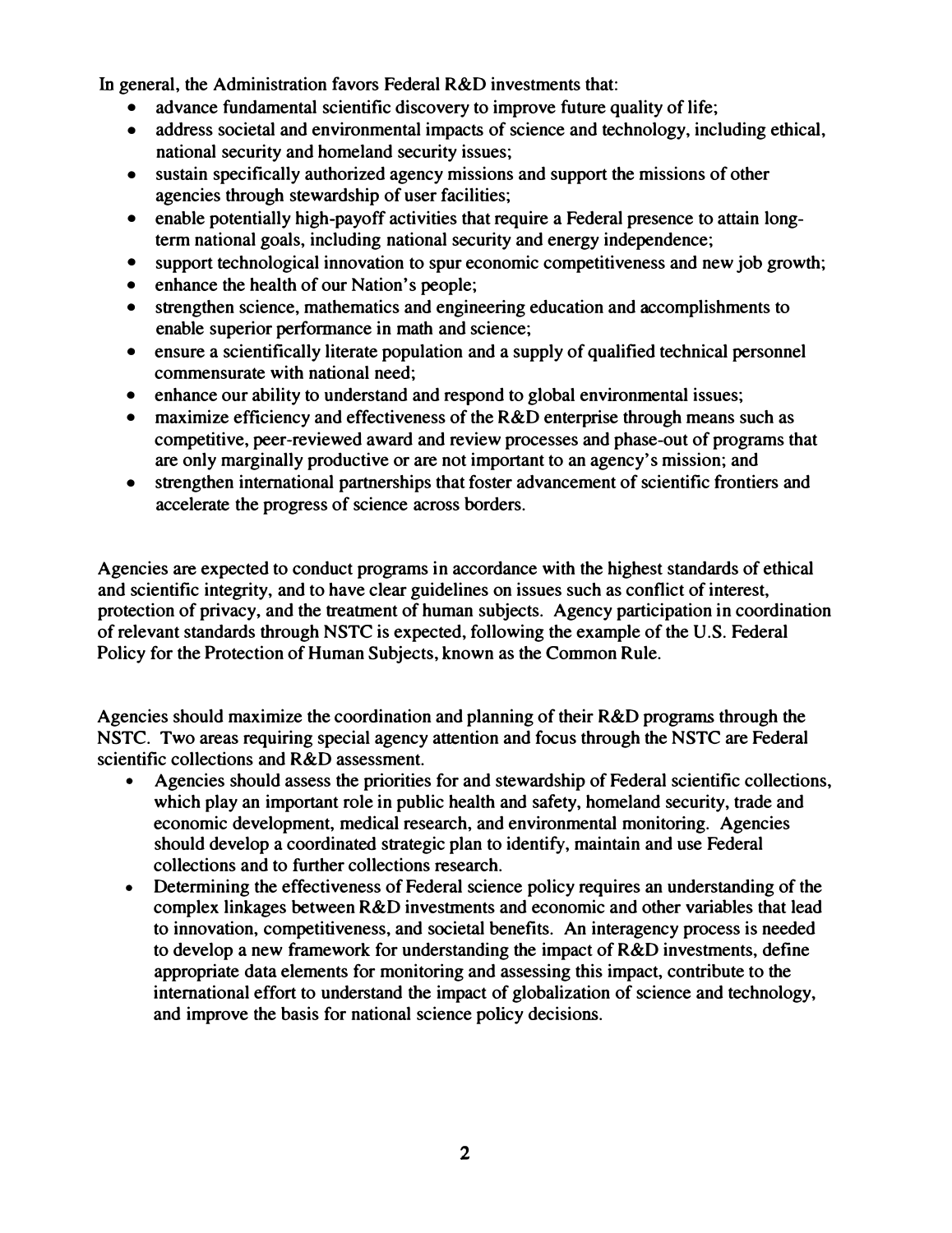## **Interagency R&D Priorities**

**While some priority R&D areas fall mainly within the purview of a single agency, such as fusion energy research at the Department of Energy, other areas require strong interagency coordination. The following interagency R&D priorities should receive special focus in agency budget requests. Agencies that receive funding for these activities should be prepared to participate in applicable interagency coordination groups to produce: 1) a clear and concise definition of program activities and priorities within the overall priority area; 2) an inventory of the programs in the baseline budget; 3) agency trade-offs that will provide the resources to help produce a coordinated, cross-agency program with greater impact than that of the individual activities; and 4) an interagency implementation plan.** 

#### **Homeland Security R&D**

**Significant advances in securing the homeland and winning the war on terror have been made over the past few years through the focused application of our nation's science and technology capability. Highlights of these accomplishments have been documented in the OSTP report**  *Science and Technology: A Foundation for Homeland Security.* **But many challenges remain and much research and development is still required to further reduce vulnerabilities. Agencies should place increased emphasis on R&D efforts that support: quick and cost-effective decontamination capabilities following a biological, chemical, nuclear or radiological incident; predictive modeling to assess the rate of geographic spread of emerging and/or intentionally released infectious diseases; enhanced biometric systems; secure land and maritime borders through more reliable technologies for screening cargo and visitors; increased effectiveness of existing security systems through automation; improved understanding of the social and cultural dynamics of regional population groups; safety of the Nation's food supply and agricultural systems; and social and behavioral research to anticipate, counter and diffuse threats to our homeland security and enhance response and recovery capabilities. As we continue the rapid development of near-term technologies, we need to enhance fundamental studies that may lead to transformational concepts for solving truly difficult challenges including the remote detection of nuclear material and/or devices and the remote detection and/or disabling of explosive devices ranging from suicide vests to vehicle-borne bombs.** 

# **High-End Computing and Networking R&D**

**While the importance of each of the Networking and Information Technology R&D (NITRO) program areas continues, investments in high-end computing and cyber infrastructure R&D should be given higher relative priority due to their potential for broad impact. Agency plans in high-end computing must be consistent with the 2004** *Federal Plan for High-End Computing*  **and should aggressively focus on supercomputing capability, capacity and accessibility issues by emphasizing coordination, leveraging the efforts of all agencies and, where appropriate, use of coordinated multi-agency investments. Advanced networking research (including test-beds) on hardware and software for secure, reliable, distributed computing environments and tools that provide the communication, analysis and sharing of very large amounts of information will accelerate discovery and enable new technological advances. Agency requests should reflect these program priorities by reallocating funds from lower priority efforts. Agencies supporting R&D in these and all NITRO areas are expected to participate in interagency planning through the NSTC to guide future investments. Reflecting the importance of cyber security, agencies should continue to work through the NSTC to generate a detailed gap analysis of R&D funding in this area.**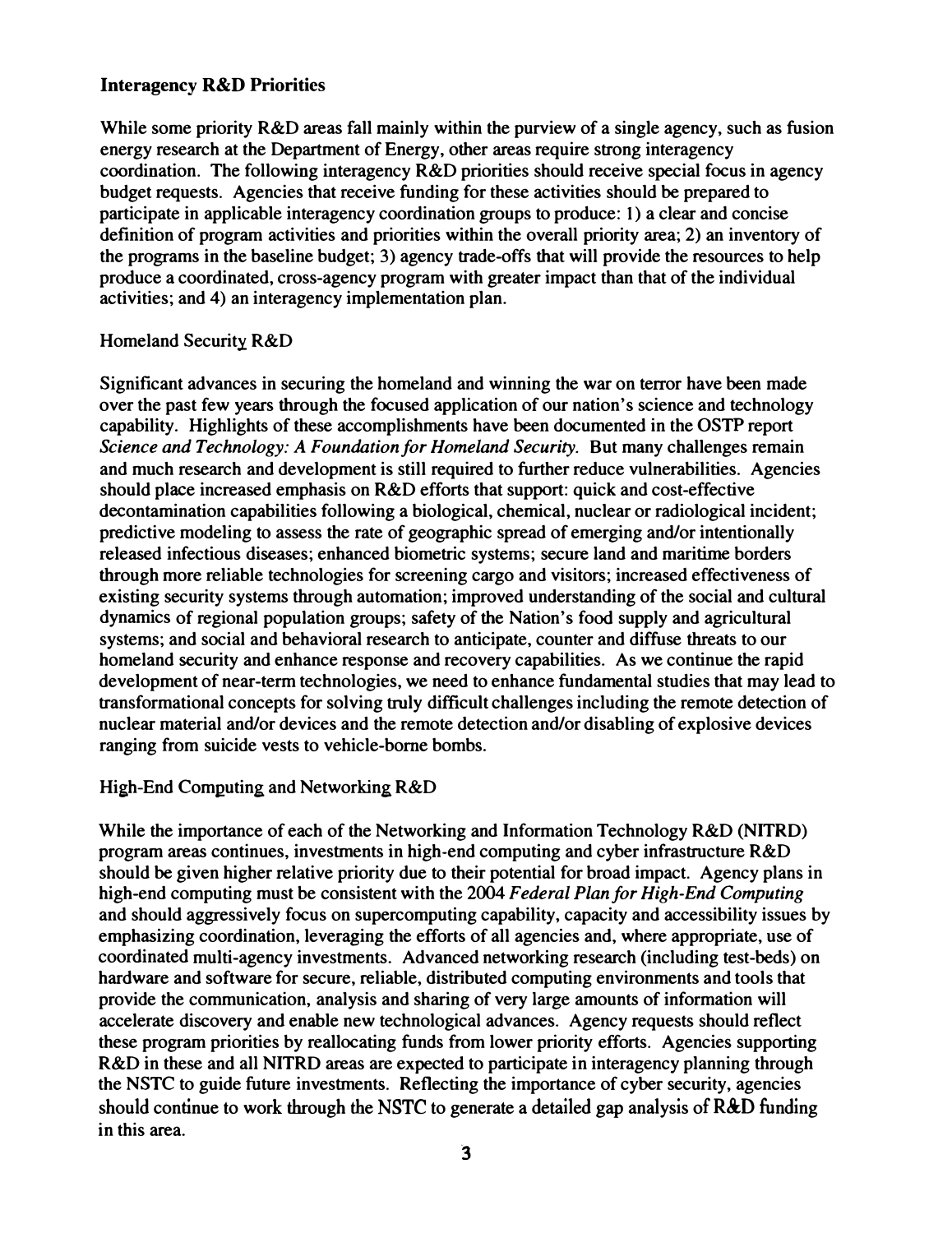## **National Nanotechnology Initiative**

**Continued Federal investment in the agency programs that make up the National Nanotechnology Initiative** (NNn **facilitates breakthroughs and maintains U.S. competitiveness in this field. The NNI should support both basic and applied R&D in nanotechnology and nanoscience, develop nanoscale instrumentation and metrology, and disseminate new technical capabilities to industry. Because research at the nanoscale offers natural bridges to interdisciplinary collaboration, especially at the intersection of the life and physical sciences, the Administration encourages novel approaches to accelerating interdisciplinary and interagency collaborations. Activities such as joint programs utilizing shared resources, as well as support for interdisciplinary activities at centers and user facilities, are encouraged. To ensure that nanotechnology research leads to the responsible development of beneficial applications, high priority should be given to research on societal implications, human health, and environmental issues related to nanotechnology and develop, where applicable, cross-agency approaches to the funding and execution of this research.** 

## **Priorities in the Physical Sciences**

**Investments in the physical sciences likely to lead to or enable new discoveries about nature or strengthen national economic competitiveness continue to be important. Priority will be given to research, instrumentation and facilities that aim to close significant gaps in the fundamental physical understanding of phenomena that promise significant new technologies with broad societal impact.** 

**High-temperature and organic superconductors, molecular electronics, wide band-gap and photonic materials, thin magnetic films, and quantum condensates are examples of novel atomic and molecular-level systems that are only partially understood, and where coherent control holds great potential.** 

**Physical science research often demands instruments and facilities requiring a wide range of investments from bench-top devices such as scanning microscopes to the national-scale synchrotron and neutron user facilities. Of particular interest are investments that could enable the development of next-generation light sources and instruments capable of resolving electronic, chemical, and mechanical properties of structures with sub-nanometer resolution. In their budget submissions, agencies should demonstrate coordination with other agencies of their investments in instrumentation, upgrades and user programs at national scientific user facilities.** 

**Within discovery-oriented physical science investments, priority will be given to those projects and programs that are demonstrably well coordinated with related programs in other agencies and countries. Examples of well coordinated, inter-agency investments in the discovery-oriented sciences are described in the interagency working group report,** *A 2i<sup>s</sup><sup>1</sup>Century Frontier for Discovery: The Physics of the Universe.* 

# **Understanding Complex Biological Systems**

**New biotechnological tools are giving researchers unprecedented access to data on DNA sequences, and RNA and protein expression, thus opening new avenues for research into the functional implications of gene expression. Agencies should target investments toward the development of a deeper understanding of complex biological systems through collaborations**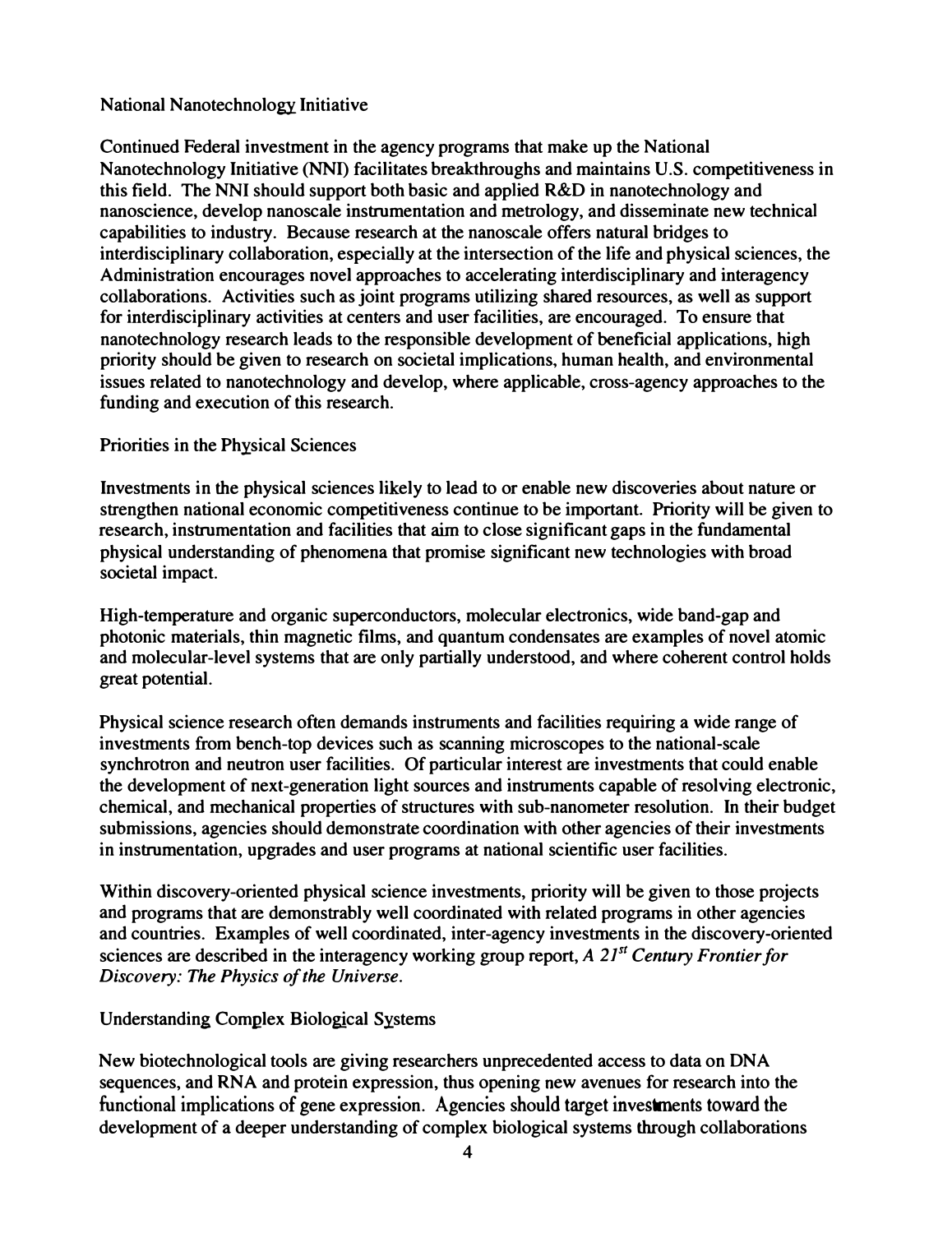**among physical, computational, behavioral, social and biological researchers and engineers. Scientific and technological breakthroughs in revealing biochemical processes are expected in diverse areas at scales ranging from the sub-molecular to the systems level. The rapidly developing methods and capabilities of the behavioral and social sciences can have significant impact on national security, health and education. Social science research is relevant to prevention and treatment of infectious disease (plant, animal and human), and to inherently complex areas such as obesity, environmental management, and the neural basis of behavior. Obesity research should be a priority area for interagency coordination. Data sharing across platforms and disciplines is important for all these complex issues, and should be given higher priority in agency programs.** 

#### **Energy and Environment**

**The Administration's energy and environment research initiatives are critical for achieving sustained economic growth while ensuring national energy security and a healthy environment.** 

**Global earth observations support research in a wide range of sciences important for society. The** *U.S. Strategic Plan for an Integrated Earth Observations System* **(IEOS) provides guidance for agencies contributing to these efforts. Agencies should focus on near-term opportunities to pilot integrated observing systems, such as those that contribute to natural hazards assessment and disaster warnings. Agencies also should work through the NSTC U.S. Group on Earth Observations Subcommittee to ensure continued coordination and implementation of the U.S. Strategic Plan and continued strong U.S. leadership in the international community.** 

**Investments in global climate change science and technology continue to improve our understanding of climate variability and change, provide the basis for sound long-term climate policy decision-making, and enable the development of energy efficient technologies. Agencies should implement the 2003** *"Strategic Plan for the U.S. Climate Change Science Program"* **and focus on the topics described in the 2003** *"U.S. Climate Change Technology Program: Research and Current Activities."* 

**Agencies are encouraged to implement activities outlined in the Administration's 2004 U.S. Ocean Action Plan, developed in response to the U.S. Commission on Ocean Policy. These activities included the development of an Ocean Research Priorities Plan and Implementation Strategy and the integration of U.S. ocean observing efforts into the Global Earth Observation System of Systems.** 

**The ability to measure, monitor and forecast U.S. and global supplies of fresh water is important because agencies are developing a coordinated, multi-year plan through the NSTC to improve research to understand the processes that control water availability and quality, and to collect and make available the data needed to ensure an adequate water supply for the future. Significant progress on this plan, including stakeholder input, is expected during the next two years.** 

**In support of the President's Hydrogen Fuel Initiative, agency efforts should address the critical technology barriers of on-board hydrogen storage density, hydrogen production cost, and fuel cell cost, as well as distributed production and delivery systems. R&D should focus on novel materials for fuel cells and hydrogen storage (including nanostructured materials), durable and inexpensive catalysts, and hydrogen production from renewable energy, nuclear energy, biological and electrochemical processes, and fossil fuels with carbon sequestration.**